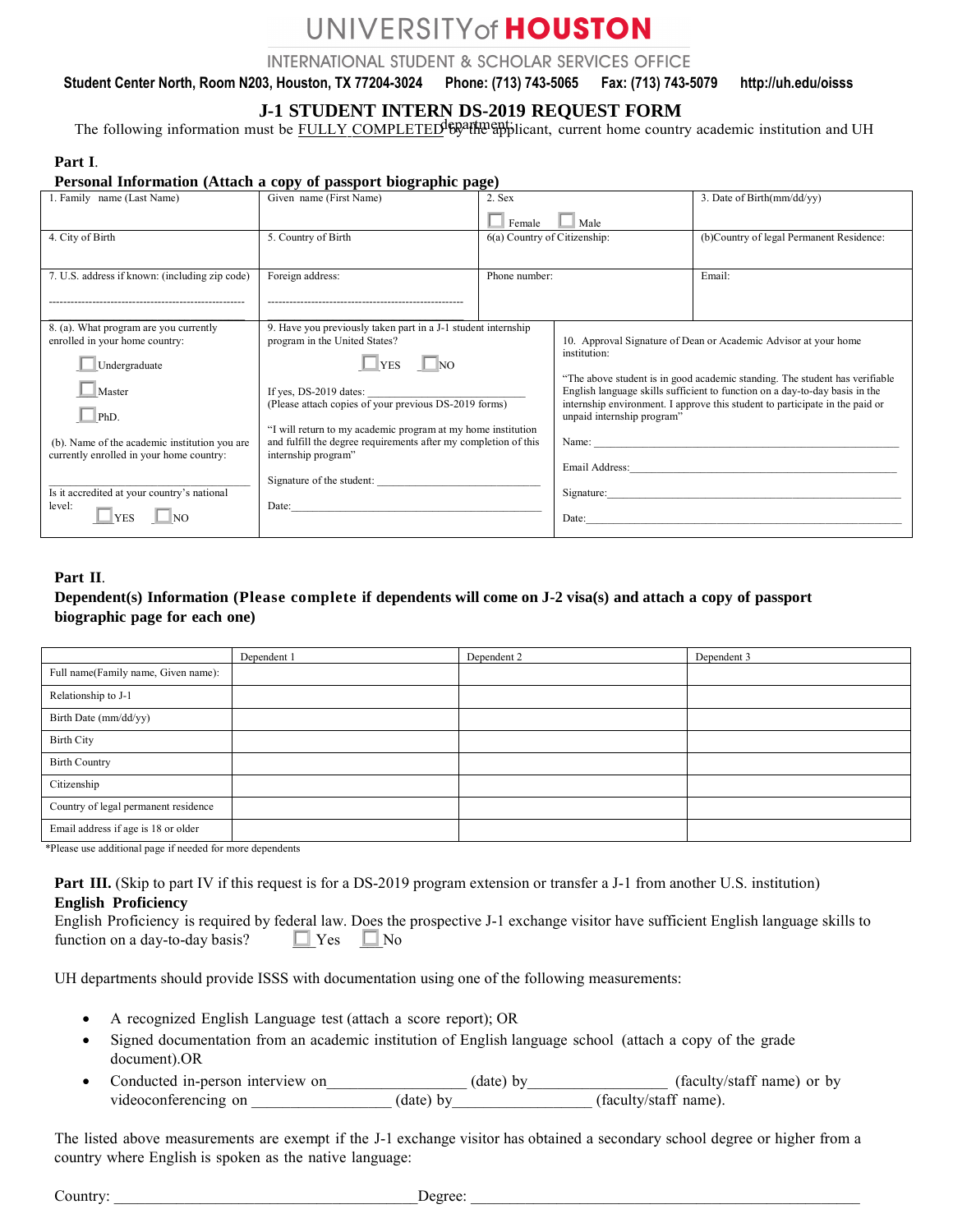## **Student Center North, Room N203, Houston, TX 77204-3024 Phone: (713) 743-5065 Fax: (713) 743-5079 http://uh.edu/oisss Part IV.**

## **Program Information**

- 11. DS-7002 needs to be completed by the department. Attach the completed DS-7002 Form.
- 12. Indicate program dates to be covered by the form DS-2019 (The period of stay should NOT exceed one semester):

From \_\_\_\_\_\_\_\_\_\_\_\_\_\_\_\_\_\_\_\_\_\_\_\_\_\_\_\_\_To\_\_\_\_\_\_\_\_\_\_\_\_\_\_\_\_\_\_\_\_\_\_\_\_\_\_\_\_\_

(month/day/year) (month/day/year)

(Visa process may take minimum 4-6 weeks, please consider a feasible start day)

13. Brief description of **primary** educational activity and duties in which the Exchange Visitor will be engaged:

| Will the activity involve direct patient care?<br>(UH sponsored J-1's cannot participate in any clinical activities involving direct patient care.)                                                                                                                                                                                                                                                    | $\Box$ Yes<br>N <sub>0</sub>                                                                                              |            |  |  |  |  |  |  |
|--------------------------------------------------------------------------------------------------------------------------------------------------------------------------------------------------------------------------------------------------------------------------------------------------------------------------------------------------------------------------------------------------------|---------------------------------------------------------------------------------------------------------------------------|------------|--|--|--|--|--|--|
| 14. Financial obligation of UH to the visitor for the period listed in Item #12:                                                                                                                                                                                                                                                                                                                       |                                                                                                                           |            |  |  |  |  |  |  |
|                                                                                                                                                                                                                                                                                                                                                                                                        |                                                                                                                           |            |  |  |  |  |  |  |
| 15. Financial support from person/organization OTHER THAN UH. Please specify name, amount of support, supporting documents via<br>official letter or Affidavit of Support (Form I-134).<br>DOCUMENTS MUST BE IN ENGLISH AND SUPPORT AMOUNT IN U.S. DOLLARS:                                                                                                                                            |                                                                                                                           |            |  |  |  |  |  |  |
| Name: Dollar amount total (\$):                                                                                                                                                                                                                                                                                                                                                                        |                                                                                                                           |            |  |  |  |  |  |  |
| The category of support is: $\Box$ Government $\Box$ Private                                                                                                                                                                                                                                                                                                                                           |                                                                                                                           |            |  |  |  |  |  |  |
| 16.<br>not cover pre-existing conditions such as pregnancy, illness, or other pre-existing conditions. Most policies require dependents to be<br>covered upon arrival, or within 30 days of arrival in the U.S. The J-1 should make arrangements for continual coverage in the U.S.<br>that meets the U.S. Code of Federal Regulations minimum requirements. Therefore, please complete the following: | The U.S. State Department requires ALL J-1 and J-2 visa holders to have medical insurance. Medical insurance usually does |            |  |  |  |  |  |  |
| HEALTH INSURANCE for individuals listed in Part I and Part II of this form will be provided by:                                                                                                                                                                                                                                                                                                        |                                                                                                                           |            |  |  |  |  |  |  |
| Employee Benefits Eligible Plan from the University of Houston                                                                                                                                                                                                                                                                                                                                         |                                                                                                                           |            |  |  |  |  |  |  |
| Another organization or by the individual listed in Part I                                                                                                                                                                                                                                                                                                                                             |                                                                                                                           |            |  |  |  |  |  |  |
| NOTE: Failure of an exchange visitor and accompanying dependents to maintain health insurance may lead to the termination of<br>the exchange visitor's program.                                                                                                                                                                                                                                        |                                                                                                                           |            |  |  |  |  |  |  |
| 17.                                                                                                                                                                                                                                                                                                                                                                                                    |                                                                                                                           |            |  |  |  |  |  |  |
| College/Department Name:                                                                                                                                                                                                                                                                                                                                                                               | Address:                                                                                                                  | Mail Code: |  |  |  |  |  |  |
| Contact Person when the request is ready. Name:                                                                                                                                                                                                                                                                                                                                                        | Phone number:                                                                                                             | Email:     |  |  |  |  |  |  |
| Name of Supervisor For the J-1:<br>Phone number:<br>Email:                                                                                                                                                                                                                                                                                                                                             |                                                                                                                           |            |  |  |  |  |  |  |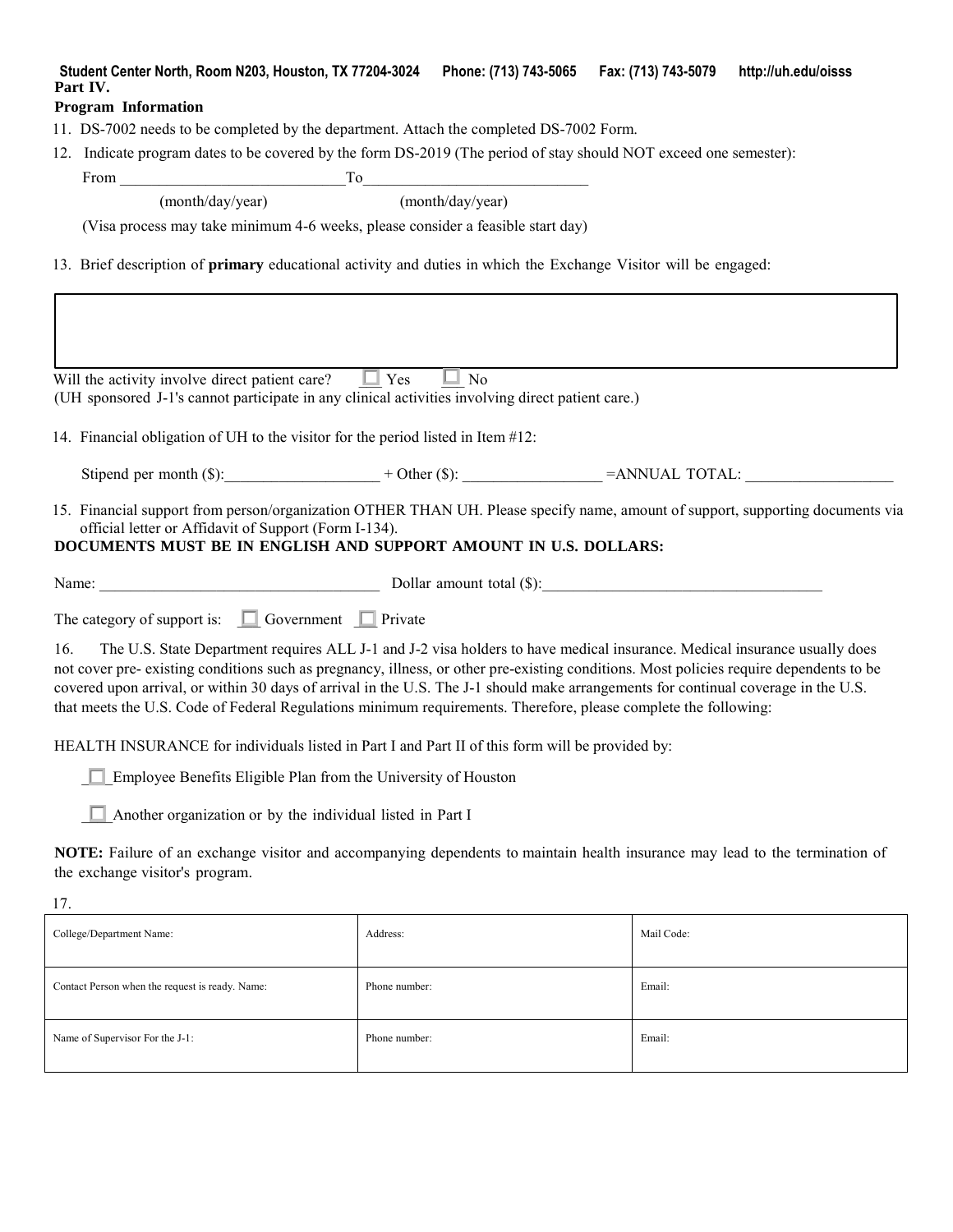**Student Center North, Room N203, Houston, TX 77204-3024 Phone: (713) 743-5065 Fax: (713) 743-5079 http://uh.edu/oisss** 18. I certify that the information on this form is correct to the best of the department's knowledge. I also certify that the attached Training/Internship Plan is approved and that:

- 1. Sufficient resources, plant, equipment, and trained personnel will be available to provide the specified training/internship program;
- 2. Continuous on-site supervision and mentoring of interns will be provided by experienced and knowledgeable staff;
- 3. Interns will obtain skills, knowledge, and competencies through structured and guided activities such as classroom training, seminars, rotation through several departments, on-the – job training, attendance at conferences, and similar learning experiences, as appropriate in specific circumstances;
- 4. Interns will not displace full- or part-time or temporary or permanent American workers or serve to fill a labor need, and the positions that interns fill exist solely to assist them in achieving the objectives of their participation in internship programs.

| Name of Dean or Chairman:                                                                                                                                  |       |
|------------------------------------------------------------------------------------------------------------------------------------------------------------|-------|
| Signature of Dean or Chairman:                                                                                                                             | Date: |
| <b>CHECKLIST</b> (Before submitting this request, be sure you have all required documents):                                                                |       |
| Completed and signed DS - 2019 Request Form<br>Passport biographic page for scholar and any dependents<br>Documentation of English Proficiency Requirement |       |
| Certificate or                                                                                                                                             |       |
| Test scores or                                                                                                                                             |       |
| Documented in person or video conferencing interview                                                                                                       |       |
| HR Approval Signature (UH Staff)                                                                                                                           |       |
| Official documentation of financial support in English and in U.S. dollar amounts (exchange visitor-\$1220 per month                                       |       |
| and each dependent - \$5075 per year)                                                                                                                      |       |
| Verify program dates                                                                                                                                       |       |
| Payment of \$160                                                                                                                                           |       |

### **Important Note: U.S. Department of State does not allow for a copy of DS-2019 Form to be sent through any electronic means.**

When completed, the department submits \$160 either by an SCVoucher along with the scanned DS-2019 Request Form and DS-7002, or in person, or mail a check payable to the University of Houston to ISSS along with the DS-2019 Request Form and DS-7002. Please see our address listed in the header of the form. Please allow us at least 5 business days to complete the request. We will call your office when it is ready for pickup. For questions please call extension 35065.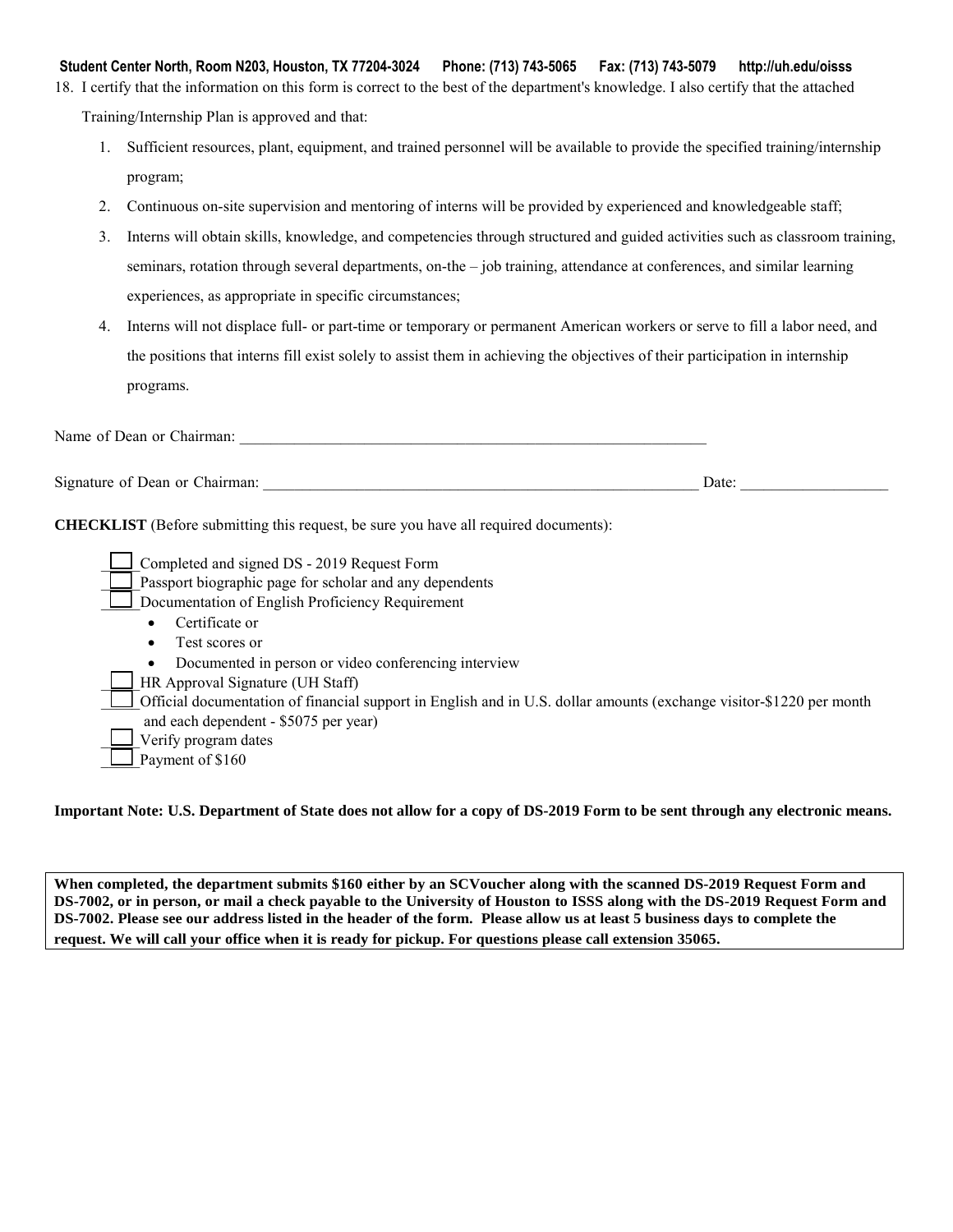

## **TRAINING/INTERNSHIP PLACEMENT PLAN**

| <b>SECTION 1: PARTICIPANT INFORMATION</b>                                                                                                                                                                                                                                                                                                                                                                                                                                                                                                                                                                                                                                                                                                                                                                                                                                                                                                                                                                                                                                                                                                                                                                                                                                                                                                                                                                                                                                                                                                                                                                                                                                                                                                                                                                                                       |                                                            |                    |  |                                                |                  |                                                      |       |                                               |                      |
|-------------------------------------------------------------------------------------------------------------------------------------------------------------------------------------------------------------------------------------------------------------------------------------------------------------------------------------------------------------------------------------------------------------------------------------------------------------------------------------------------------------------------------------------------------------------------------------------------------------------------------------------------------------------------------------------------------------------------------------------------------------------------------------------------------------------------------------------------------------------------------------------------------------------------------------------------------------------------------------------------------------------------------------------------------------------------------------------------------------------------------------------------------------------------------------------------------------------------------------------------------------------------------------------------------------------------------------------------------------------------------------------------------------------------------------------------------------------------------------------------------------------------------------------------------------------------------------------------------------------------------------------------------------------------------------------------------------------------------------------------------------------------------------------------------------------------------------------------|------------------------------------------------------------|--------------------|--|------------------------------------------------|------------------|------------------------------------------------------|-------|-----------------------------------------------|----------------------|
|                                                                                                                                                                                                                                                                                                                                                                                                                                                                                                                                                                                                                                                                                                                                                                                                                                                                                                                                                                                                                                                                                                                                                                                                                                                                                                                                                                                                                                                                                                                                                                                                                                                                                                                                                                                                                                                 | Trainee/Intern Name (Family Name, First Name, Middle Name) |                    |  |                                                |                  | E-mail Address                                       |       |                                               |                      |
|                                                                                                                                                                                                                                                                                                                                                                                                                                                                                                                                                                                                                                                                                                                                                                                                                                                                                                                                                                                                                                                                                                                                                                                                                                                                                                                                                                                                                                                                                                                                                                                                                                                                                                                                                                                                                                                 |                                                            |                    |  |                                                |                  |                                                      |       |                                               |                      |
| Select One:                                                                                                                                                                                                                                                                                                                                                                                                                                                                                                                                                                                                                                                                                                                                                                                                                                                                                                                                                                                                                                                                                                                                                                                                                                                                                                                                                                                                                                                                                                                                                                                                                                                                                                                                                                                                                                     | Current Field of Study or Profession                       |                    |  |                                                |                  | If Professional, Number of Years Experience in Field |       |                                               |                      |
| Student Intern                                                                                                                                                                                                                                                                                                                                                                                                                                                                                                                                                                                                                                                                                                                                                                                                                                                                                                                                                                                                                                                                                                                                                                                                                                                                                                                                                                                                                                                                                                                                                                                                                                                                                                                                                                                                                                  |                                                            |                    |  |                                                |                  |                                                      |       |                                               |                      |
| Type of Degree or Certificate                                                                                                                                                                                                                                                                                                                                                                                                                                                                                                                                                                                                                                                                                                                                                                                                                                                                                                                                                                                                                                                                                                                                                                                                                                                                                                                                                                                                                                                                                                                                                                                                                                                                                                                                                                                                                   | Date Awarded (mm-dd-yyyy) or Expected                      |                    |  |                                                |                  |                                                      |       | Training/Internship Dates (mm-dd-yyyy)        |                      |
|                                                                                                                                                                                                                                                                                                                                                                                                                                                                                                                                                                                                                                                                                                                                                                                                                                                                                                                                                                                                                                                                                                                                                                                                                                                                                                                                                                                                                                                                                                                                                                                                                                                                                                                                                                                                                                                 |                                                            |                    |  |                                                |                  |                                                      | From  | To                                            |                      |
|                                                                                                                                                                                                                                                                                                                                                                                                                                                                                                                                                                                                                                                                                                                                                                                                                                                                                                                                                                                                                                                                                                                                                                                                                                                                                                                                                                                                                                                                                                                                                                                                                                                                                                                                                                                                                                                 |                                                            |                    |  | <b>SECTION 2: SITE OF ACTIVITY INFORMATION</b> |                  |                                                      |       |                                               |                      |
| Name of Supervisor (Last, First, MI)                                                                                                                                                                                                                                                                                                                                                                                                                                                                                                                                                                                                                                                                                                                                                                                                                                                                                                                                                                                                                                                                                                                                                                                                                                                                                                                                                                                                                                                                                                                                                                                                                                                                                                                                                                                                            |                                                            |                    |  |                                                |                  |                                                      | Title |                                               |                      |
|                                                                                                                                                                                                                                                                                                                                                                                                                                                                                                                                                                                                                                                                                                                                                                                                                                                                                                                                                                                                                                                                                                                                                                                                                                                                                                                                                                                                                                                                                                                                                                                                                                                                                                                                                                                                                                                 |                                                            |                    |  |                                                |                  |                                                      |       |                                               |                      |
| E-mail Address                                                                                                                                                                                                                                                                                                                                                                                                                                                                                                                                                                                                                                                                                                                                                                                                                                                                                                                                                                                                                                                                                                                                                                                                                                                                                                                                                                                                                                                                                                                                                                                                                                                                                                                                                                                                                                  |                                                            |                    |  |                                                | Telephone Number |                                                      |       |                                               |                      |
| <b>Host Organization Name</b>                                                                                                                                                                                                                                                                                                                                                                                                                                                                                                                                                                                                                                                                                                                                                                                                                                                                                                                                                                                                                                                                                                                                                                                                                                                                                                                                                                                                                                                                                                                                                                                                                                                                                                                                                                                                                   |                                                            |                    |  |                                                |                  |                                                      |       | Street Address of Training/Internship Site    | Suite                |
| City                                                                                                                                                                                                                                                                                                                                                                                                                                                                                                                                                                                                                                                                                                                                                                                                                                                                                                                                                                                                                                                                                                                                                                                                                                                                                                                                                                                                                                                                                                                                                                                                                                                                                                                                                                                                                                            |                                                            | <b>State</b>       |  | ZIP Code                                       | Website          |                                                      |       |                                               |                      |
| Employer ID Number (EIN)                                                                                                                                                                                                                                                                                                                                                                                                                                                                                                                                                                                                                                                                                                                                                                                                                                                                                                                                                                                                                                                                                                                                                                                                                                                                                                                                                                                                                                                                                                                                                                                                                                                                                                                                                                                                                        |                                                            |                    |  | Hours Per Week                                 |                  |                                                      |       | Will Trainee/Intern receive a stipend?        |                      |
| 74-600-1399W                                                                                                                                                                                                                                                                                                                                                                                                                                                                                                                                                                                                                                                                                                                                                                                                                                                                                                                                                                                                                                                                                                                                                                                                                                                                                                                                                                                                                                                                                                                                                                                                                                                                                                                                                                                                                                    |                                                            |                    |  |                                                |                  | ш<br>Yes<br>No If Yes, how much?<br>per              |       |                                               |                      |
| Does your organization have a Worker's Compensation (WC) policy?                                                                                                                                                                                                                                                                                                                                                                                                                                                                                                                                                                                                                                                                                                                                                                                                                                                                                                                                                                                                                                                                                                                                                                                                                                                                                                                                                                                                                                                                                                                                                                                                                                                                                                                                                                                |                                                            |                    |  |                                                |                  |                                                      |       | Will your WC Policy cover the intern/trainee? |                      |
| No If so, Name of Carrier Self-Insured-State Office of Risk Management<br>∐ Yes                                                                                                                                                                                                                                                                                                                                                                                                                                                                                                                                                                                                                                                                                                                                                                                                                                                                                                                                                                                                                                                                                                                                                                                                                                                                                                                                                                                                                                                                                                                                                                                                                                                                                                                                                                 |                                                            |                    |  |                                                |                  |                                                      |       | $\Box$ Yes<br>∥No                             |                      |
| Number of Full-Time Employees                                                                                                                                                                                                                                                                                                                                                                                                                                                                                                                                                                                                                                                                                                                                                                                                                                                                                                                                                                                                                                                                                                                                                                                                                                                                                                                                                                                                                                                                                                                                                                                                                                                                                                                                                                                                                   | Annual Revenue                                             |                    |  |                                                |                  |                                                      |       |                                               |                      |
| 4840                                                                                                                                                                                                                                                                                                                                                                                                                                                                                                                                                                                                                                                                                                                                                                                                                                                                                                                                                                                                                                                                                                                                                                                                                                                                                                                                                                                                                                                                                                                                                                                                                                                                                                                                                                                                                                            |                                                            | \$0 to \$3 Million |  | \$3 Million to \$10 Million<br>П               |                  |                                                      | П     | \$10 Million to \$25 Million<br>∏×∥           | \$25 Million or More |
| <b>SECTION 3: CONTRACT AGREEMENT</b>                                                                                                                                                                                                                                                                                                                                                                                                                                                                                                                                                                                                                                                                                                                                                                                                                                                                                                                                                                                                                                                                                                                                                                                                                                                                                                                                                                                                                                                                                                                                                                                                                                                                                                                                                                                                            |                                                            |                    |  |                                                |                  |                                                      |       |                                               |                      |
| <b>Trainee/Intern - I certify the following:</b><br>1. I hereby acknowledge that I have reviewed, understand, and will follow this Training/Internship Placement Plan (T/IPP);<br>2. That I am entering into this Exchange Visitor Program in order to participate as a Trainee or Intern as delineated in the T/IPP, and not to simply<br>engage in labor or work in the United States.<br>3. That I will contact the U.S. Department of State's Bureau of Educational and Cultural Affairs (ECA) at the earliest possible opportunity if I believe<br>that my Sponsor or Supervisor is not providing me with a legitimate internship or training, as delineated on my T/IPP.<br>4. I understand that any attempt to falsify, conceal, or cover up by any trick, scheme, or device a material fact by making any materially false,<br>fictitious, or fraudulent statement or representation; or making or using any false writing or document, knowing the same to contain any materially<br>false, fictitious, or fraudulent statement or entry is punishable by fine or imprisonment of up to 5 years under Title 18 U.S.C. § 1001.<br>Signature of Trainee/Intern                                                                                                                                                                                                                                                                                                                                                                                                                                                                                                                                                                                                                                                                           |                                                            |                    |  |                                                |                  |                                                      |       |                                               |                      |
| Printed Name of Trainee/Intern<br>Date (mm-dd-yyyy)                                                                                                                                                                                                                                                                                                                                                                                                                                                                                                                                                                                                                                                                                                                                                                                                                                                                                                                                                                                                                                                                                                                                                                                                                                                                                                                                                                                                                                                                                                                                                                                                                                                                                                                                                                                             |                                                            |                    |  |                                                |                  |                                                      |       |                                               |                      |
| <b>Supervisor - I certify the following:</b><br>1. I hereby acknowledge that I have reviewed, understand, and will follow this Training/Internship Placement Plan (T/IPP).<br>2. I will adhere to all applicable regulatory provisions that govern this program (22 CFR Part 62).<br>3. That Trainees and Interns will not displace full- or part-time, seasonal or permanent American workers, or serve to fill a labor need.<br>4. I will conduct the required periodic evaluations of this trainee/intern.<br>5. I will notify the designated Sponsor contact regarding any concerns about, changes in, or deviations from the T/IPP at the earliest available<br>opportunity, to include, but not limited to, changes of Supervisor or Host Organization, or changes in rotational assignments.<br>6. I will notify the Sponsor in the event of an emergency involving a Trainee or Intern, as well as any information that I receive about the Trainee or<br>Intern that might represent a possible threat to their safety, security, welfare, or general well-being.<br>7. I will notify the Sponsor in the event I receive any information regarding the Trainee or Intern that might be a cause of embarrassment or disgrace<br>to the Department of State or the Exchange Visitor Program, to include, but not limited to, arrest, or engagement in illegal or immoral activities.<br>8. That I am participating in this Exchange Visitor Program in order to provide the above listed individual with training or an internship as delineated in<br>the T/IPP, and not to simply to engage this individual in labor.<br>9. I understand that any on-the-job training or internship that the Trainee or Intern participates in meets all of the requirements of the Fair Labor<br>Standards Act, as amended (29 U.S.C. § 201 et seq.). |                                                            |                    |  |                                                |                  |                                                      |       |                                               |                      |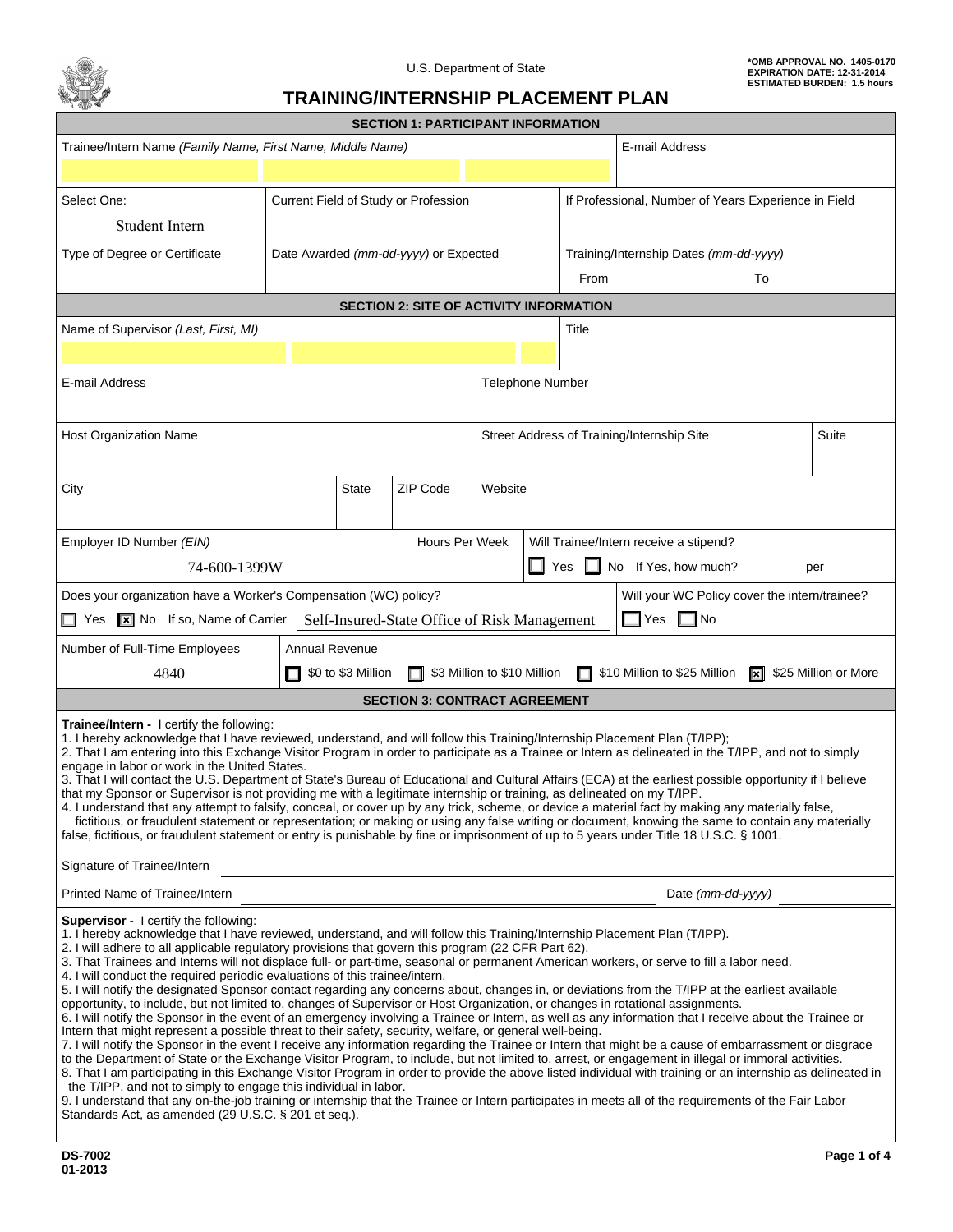| 10. That I will contact the Sponsor at the earliest possible opportunity if I believe that the Trainee or Intern is not receiving the type of training or<br>internship delineated on their T/IPP.<br>11. I understand that any attempt to falsify, conceal, or cover up by any trick, scheme, or device a material fact by making any materially false,<br>fictitious, or fraudulent statement or representation; or making or using any false writing or document, knowing the same to contain any materially<br>false, fictitious, or fraudulent statement or entry is punishable by fine or imprisonment of up to 5 years under Title 18 U.S.C. § 1001.                                                                                                                                                                                                                                                                                                                                                                                                                                                                                                                                                                                                                                                                                                                                                                                                                                                                                                                                                                                                                                                                                                                                                                                                                                                                                                                                                                                                                                                                                                                                                                                                                                                                                                                                                                                                                                                                                                                                                                                                                                                                                                                                                                                                                                                                                                                                                                                                                                                                                                                                                                                                                                                                                                                                                                                                                                                                                                                                                      |                       |                   |                   |  |  |  |  |
|------------------------------------------------------------------------------------------------------------------------------------------------------------------------------------------------------------------------------------------------------------------------------------------------------------------------------------------------------------------------------------------------------------------------------------------------------------------------------------------------------------------------------------------------------------------------------------------------------------------------------------------------------------------------------------------------------------------------------------------------------------------------------------------------------------------------------------------------------------------------------------------------------------------------------------------------------------------------------------------------------------------------------------------------------------------------------------------------------------------------------------------------------------------------------------------------------------------------------------------------------------------------------------------------------------------------------------------------------------------------------------------------------------------------------------------------------------------------------------------------------------------------------------------------------------------------------------------------------------------------------------------------------------------------------------------------------------------------------------------------------------------------------------------------------------------------------------------------------------------------------------------------------------------------------------------------------------------------------------------------------------------------------------------------------------------------------------------------------------------------------------------------------------------------------------------------------------------------------------------------------------------------------------------------------------------------------------------------------------------------------------------------------------------------------------------------------------------------------------------------------------------------------------------------------------------------------------------------------------------------------------------------------------------------------------------------------------------------------------------------------------------------------------------------------------------------------------------------------------------------------------------------------------------------------------------------------------------------------------------------------------------------------------------------------------------------------------------------------------------------------------------------------------------------------------------------------------------------------------------------------------------------------------------------------------------------------------------------------------------------------------------------------------------------------------------------------------------------------------------------------------------------------------------------------------------------------------------------------------------|-----------------------|-------------------|-------------------|--|--|--|--|
| Signature of Supervisor                                                                                                                                                                                                                                                                                                                                                                                                                                                                                                                                                                                                                                                                                                                                                                                                                                                                                                                                                                                                                                                                                                                                                                                                                                                                                                                                                                                                                                                                                                                                                                                                                                                                                                                                                                                                                                                                                                                                                                                                                                                                                                                                                                                                                                                                                                                                                                                                                                                                                                                                                                                                                                                                                                                                                                                                                                                                                                                                                                                                                                                                                                                                                                                                                                                                                                                                                                                                                                                                                                                                                                                          |                       |                   |                   |  |  |  |  |
| <b>Printed Name of Supervisor</b>                                                                                                                                                                                                                                                                                                                                                                                                                                                                                                                                                                                                                                                                                                                                                                                                                                                                                                                                                                                                                                                                                                                                                                                                                                                                                                                                                                                                                                                                                                                                                                                                                                                                                                                                                                                                                                                                                                                                                                                                                                                                                                                                                                                                                                                                                                                                                                                                                                                                                                                                                                                                                                                                                                                                                                                                                                                                                                                                                                                                                                                                                                                                                                                                                                                                                                                                                                                                                                                                                                                                                                                |                       |                   | Date (mm-dd-yyyy) |  |  |  |  |
| Sponsor - I certify as the sponsor that the attached Training/Internship Plan is approved and that:<br>1. I hereby acknowledge that I have reviewed, understand, and will ensure that the Supervisor follows this Training/Internship Placement Plan (T/IPP)<br>regarding the above listed Trainee or Intern.<br>2. I will adhere to all applicable regulatory provisions that govern this program (22 CFR Part 62).<br>3. I have confirmed with the Supervisor/Host Organization Representative that sufficient resources, plant, equipment, and trained personnel will be<br>available to provide the specified training or internship program.<br>4. I have confirmed with the Supervisor that continuous on-site supervision and mentoring of Trainees and Interns will be provided by experienced and<br>knowledgeable staff.<br>5. I have verified with the Supervisor that Trainees or Interns will obtain skills, knowledge, competencies through the structured and guided activities<br>listed in the T/IPP, and will include activities such as classroom training, seminars, rotation through several different departments, attendance at<br>conference, and similar learning experiences.<br>6. That Trainees or Interns will not displace full-, part-time, temporary, or permanent American workers, or serve to fill a labor need. I also<br>acknowledge that the positions Trainees and Interns fill exist solely to assist them in achieving the objectives listed in the T/IPP, and not as sources<br>of labor.<br>7. That training or internships in the field of agriculture meets all of the requirements of the Fair Labor standards Act, as amended (29 U.S.C. § 201 et<br>seg.) and the Migrant and Seasonal Worker Protection Act, as amended (29 U.S.C. § 1801 et seg.).<br>8. I will notify the designated Department of State, Bureau of Educational and Cultural Affairs (ECA) contact regarding any concerns about, changes in,<br>or deviations from the Training/Internship Placement Plan at the earliest available opportunity, to include, but not limited to, changes of Supervisor<br>or Host Organization.<br>9. I will notify the designated Department of State, ECA contact in the event of an emergency involving a Trainee or Intern, as well as any information<br>that I receive about the Trainee or Intern that might represent a possible threat to their safety, security, welfare, or general well-being.<br>10. I will notify the designated Department of State, ECA contact in the event I receive any information regarding the Trainee or Intern that might be a<br>cause of embarrassment or disgrace to the Department of State or the Exchange Visitor Program, to include, but not limited to, arrest, or<br>engagement in illegal or immoral activities.<br>11. That I am participating in this Exchange Visitor Program so that the above listed individual receives training or an internship as delineated in the<br>T/IPP, and not simply to provide the Supervisor or Host Organization with a source of labor.<br>12. I understand that any attempt to falsify, conceal, or cover up by any trick, scheme, or device a material fact by making any materially false,<br>fictitious, or fraudulent statement or representation; or making or using any false writing or document, knowing the same to contain any materially<br>false, fictitious, or fraudulent statement or entry is punishable by fine or imprisonment of up to 5 years under Title 18 U.S.C. § 1001.<br>Signature of Responsible Officer or Alternate Responsible Officer |                       |                   | <b>ISSSO</b>      |  |  |  |  |
| Printed Name of Responsible Officer or Alternate Responsible Officer                                                                                                                                                                                                                                                                                                                                                                                                                                                                                                                                                                                                                                                                                                                                                                                                                                                                                                                                                                                                                                                                                                                                                                                                                                                                                                                                                                                                                                                                                                                                                                                                                                                                                                                                                                                                                                                                                                                                                                                                                                                                                                                                                                                                                                                                                                                                                                                                                                                                                                                                                                                                                                                                                                                                                                                                                                                                                                                                                                                                                                                                                                                                                                                                                                                                                                                                                                                                                                                                                                                                             | <b>ISSSO</b>          | Date (mm-dd-yyyy) |                   |  |  |  |  |
| Name of Sponsor Organization                                                                                                                                                                                                                                                                                                                                                                                                                                                                                                                                                                                                                                                                                                                                                                                                                                                                                                                                                                                                                                                                                                                                                                                                                                                                                                                                                                                                                                                                                                                                                                                                                                                                                                                                                                                                                                                                                                                                                                                                                                                                                                                                                                                                                                                                                                                                                                                                                                                                                                                                                                                                                                                                                                                                                                                                                                                                                                                                                                                                                                                                                                                                                                                                                                                                                                                                                                                                                                                                                                                                                                                     | University of Houston | Program Number    | $P-1-02650$       |  |  |  |  |

**DS-7002 Page 2 of 4**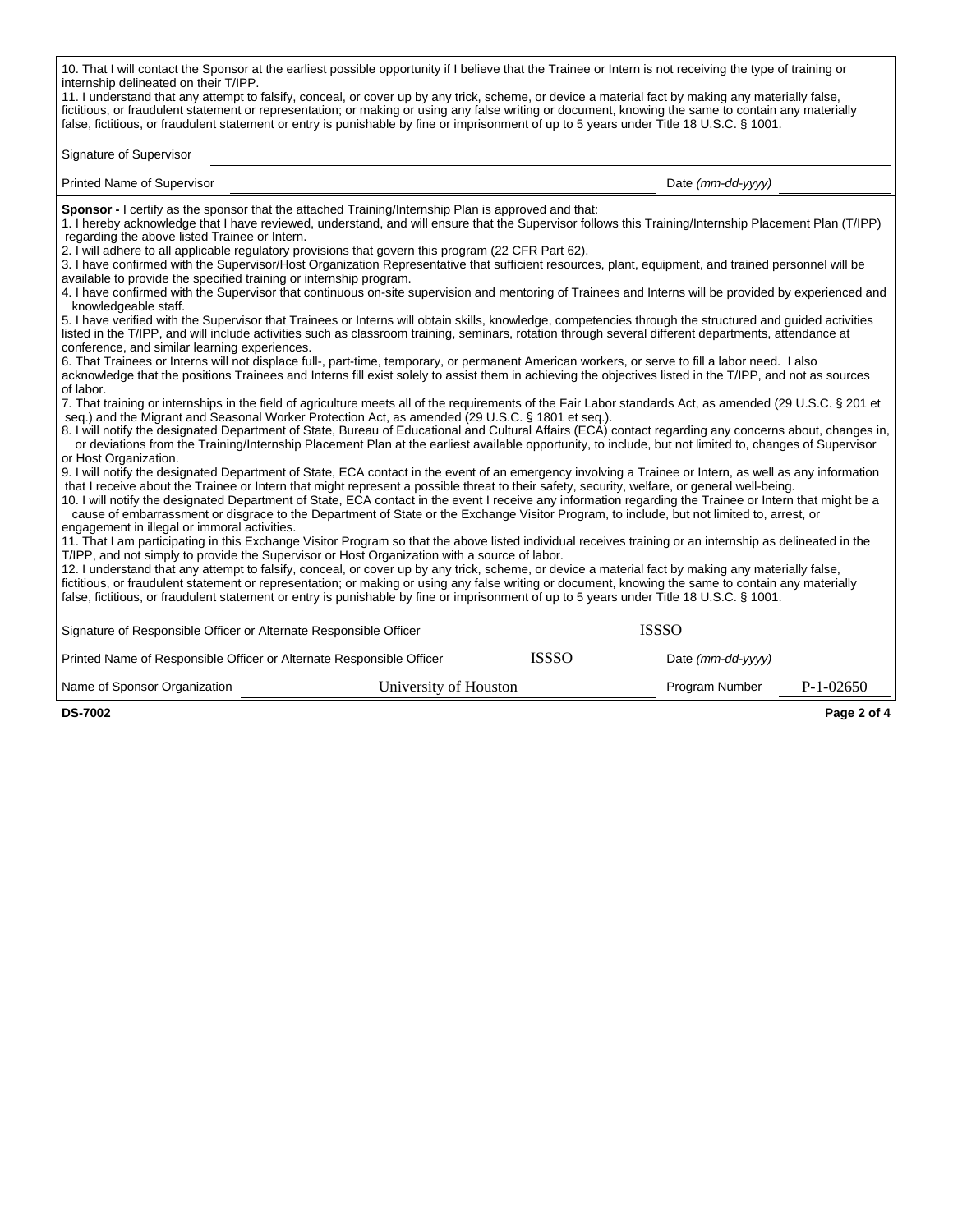|                                                                                                                                                                                                                                                                                                                                                                                                                                                                                                                                                                                                                              | <b>SECTION 4: TRAINING/INTERNSHIP PLACEMENT PLAN</b> |  |  |                                      |       |  |
|------------------------------------------------------------------------------------------------------------------------------------------------------------------------------------------------------------------------------------------------------------------------------------------------------------------------------------------------------------------------------------------------------------------------------------------------------------------------------------------------------------------------------------------------------------------------------------------------------------------------------|------------------------------------------------------|--|--|--------------------------------------|-------|--|
| Each Training/Internship Placement Plan should cover a definite period of time and should consist of definite phases of training or tasks performed with<br>a specific objective for each phase. The plan must also contain information on how the trainees/interns will accomplish those objectives (e.g. classes,<br>individual instruction, shadowing, etc.). Each phase must build upon the previous phase to show a progression in the training/internship. A separate<br>copy of pages 2 and 3 must be completed for each phase if applicable (e.g., if the trainee/intern is rotating through different departments). |                                                      |  |  |                                      |       |  |
| Trainee/Intern Name (Family Name, First Name, Middle Name)                                                                                                                                                                                                                                                                                                                                                                                                                                                                                                                                                                   |                                                      |  |  | Field of Training/Internship         |       |  |
|                                                                                                                                                                                                                                                                                                                                                                                                                                                                                                                                                                                                                              |                                                      |  |  |                                      |       |  |
| Name of Phase                                                                                                                                                                                                                                                                                                                                                                                                                                                                                                                                                                                                                | Start Date for this Phase (mm-dd-yyyy)               |  |  | End Date for this Phase (mm-dd-yyyy) | Phase |  |
|                                                                                                                                                                                                                                                                                                                                                                                                                                                                                                                                                                                                                              |                                                      |  |  |                                      | οf    |  |
| Brief Description of Trainee/Intern's Role for this Phase                                                                                                                                                                                                                                                                                                                                                                                                                                                                                                                                                                    |                                                      |  |  |                                      |       |  |
| Specific Goals and Objectives for this Phase                                                                                                                                                                                                                                                                                                                                                                                                                                                                                                                                                                                 |                                                      |  |  |                                      |       |  |
| Knowledge, Skills, or Techniques to be Imparted During this Phase.                                                                                                                                                                                                                                                                                                                                                                                                                                                                                                                                                           |                                                      |  |  |                                      |       |  |
| 1.) What specific knowledge, skills or techniques will be learned?                                                                                                                                                                                                                                                                                                                                                                                                                                                                                                                                                           |                                                      |  |  |                                      |       |  |
| 2.) What plans are in place for the trainee/intern to participate in American cultural activities?                                                                                                                                                                                                                                                                                                                                                                                                                                                                                                                           |                                                      |  |  |                                      |       |  |
| How, specifically, will these knowledge, skills or techniques be taught? Include the Specific Tasks and Activities to be Completed for this Phase<br>(Interns) or Methodology of training and Chronology/Syllabus for this Phase (Trainees).                                                                                                                                                                                                                                                                                                                                                                                 |                                                      |  |  |                                      |       |  |
| Methods of Supervision. Who will provide daily supervision of the trainee or intern and what are their qualifications to impart the planned learning<br>during this phase?                                                                                                                                                                                                                                                                                                                                                                                                                                                   |                                                      |  |  |                                      |       |  |
| Methods of Performance Evaluation. How will the trainee or intern's acquisition of new skills and competencies be measured during this phase?                                                                                                                                                                                                                                                                                                                                                                                                                                                                                |                                                      |  |  |                                      |       |  |